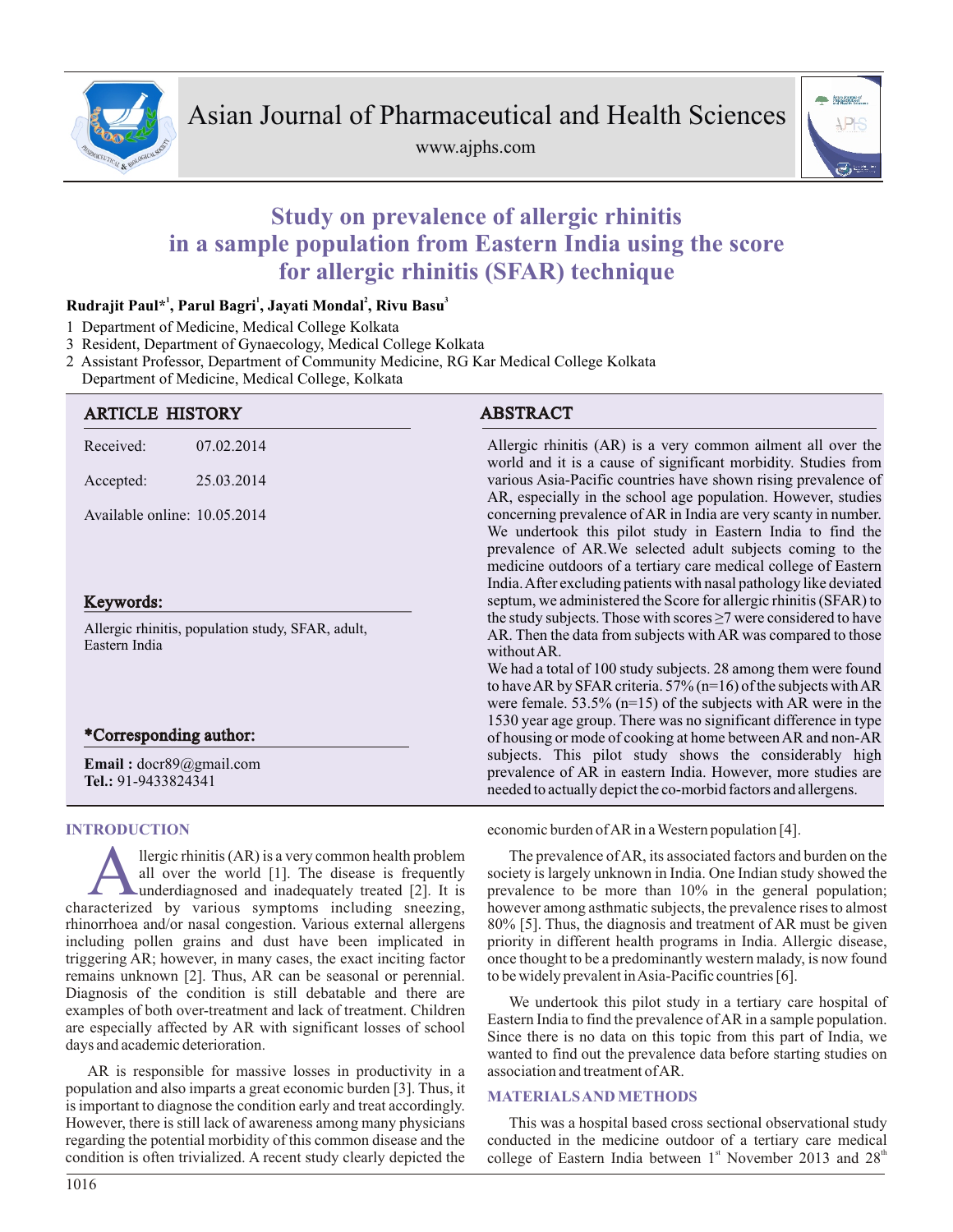February 2014. Relatives and friends coming with patients to the outdoor were selected as study subjects and explained about the study. All the study subjects were from urban areas. Those who consented to the study were then taken to the ENT outdoor and screened for any nasal pathology. Anyone with polyps, atrophic rhinitis, history of nasal surgery or deviated nasal septum were excluded. Also, anyone receiving steroids or other immunosuppressive drugs, or anyone with respiratory tract infection in previous three months was excluded. All subjects were made to sign an informed consent form before the study. Then, the questionnaire was read out to the subject in his/her own language and the responses were marked on the sheet by the investigator. If the subjects were conversant in English, the study proforma was given to them and they themselves marked the responses. No subject was influenced in any way during responding to the questions. All patients were questioned by the same investigator to avoid inter observer variations. The score for allergic rhinitis (SFAR) questionnaire (table 1) was included in our study protocol.The SFAR is a well-validated questionnaire based tool to diagnose AR in a population [7]. This does not require any laboratory tests. After the questionnaire was completed, the SFAR score was calculated and recorded. Patients with SFAR≥ 7 were labelled as allergic rhinitis and grouped separately for statistical calculation. The data was entered in Microsoft Excel worksheet before calculation. Continuous data is here expressed as mean $\pm$  S.D. and discreet data is presented as number/percentage. Chi square test was used to calculate significance of 2×2 tables. For continuous data, students' T test was used. P value<0.05 was considered significant.

The study was approved by ethical committee of the institution.

patients were selected for study but some did not consent to sharing the information and the information obtained from some others was incomplete. In our study population, the average age was 35.5±13.3 years. The male: female ratio was 52:48. Atotal of 28 patients had SFAR score  $\geq$ 7 and were diagnosed as allergic rhinitis (AR) according to the study criteria. Thus, the prevalence of AR was 28%. The average age of patients with AR was  $31.8\pm$ 9.7 years and the male: female ratio was 12:16 (table 2). Among the patients with AR, 15 (53.5%) were in the age group 1530 years. Among the patients with AR, 57% were female, in contrast to 44% females in the non-AR group. However, the difference was not statistically significant (p=0.27, two tailed Chi-square test). Among the patients with AR, 9 (32%) lived in thatched or mud houses. In contrast, 29 (40%) patients of the non-AR group lived in such types of houses. There was no statistical difference in the household cooking medium (LPG gas vs. other biomass fuels like coal) in the two groups (table 2).

The prevalence of AR was more in the higher socio-economic group. Figure 1 shows the occupation of subjects with AR. Out of 14 farmers in the study population, only 4 (28%) had AR and out of 14 manual labourers, none had AR as per this criteria.

# **DISCUSSION**

Allergic rhinitis is now considered a significant cause of morbidity in any population. School going children and adolescents are particularly affected by this disease and it may also lead to change of occupation and residence. Moreover, this can be a harbinger of future bronchial asthma. The prevalence of AR has been steadily rising in India and other countries. The following table shows the prevalence of AR as reported in different studies:

It is seen that prevalence of AR in Asia-Pacific countries like japan and Taiwan is quite high. In fact, the prevalence in these

#### **RESULTS**

We had a total of 100 patients in our study. Initially 144

| Item                                      | Score                                                                                                                                                           |  |  |
|-------------------------------------------|-----------------------------------------------------------------------------------------------------------------------------------------------------------------|--|--|
| Blocked nose, runny nose, sneezing in the | 1 for each symptom                                                                                                                                              |  |  |
| past year                                 |                                                                                                                                                                 |  |  |
| Months of the year                        | 1 for perennial                                                                                                                                                 |  |  |
|                                           | 1 for pollen season                                                                                                                                             |  |  |
| Nasal symptoms+itchy eyes                 | $\overline{2}$                                                                                                                                                  |  |  |
| Triggers                                  |                                                                                                                                                                 |  |  |
| Pollens, house dust mites, dust           | $\mathcal{D}_{\mathcal{A}}^{\mathcal{A}}(\mathcal{A})=\mathcal{D}_{\mathcal{A}}^{\mathcal{A}}(\mathcal{A})\mathcal{D}_{\mathcal{A}}^{\mathcal{A}}(\mathcal{A})$ |  |  |
| Epithelia (cats, dogs)                    | 1                                                                                                                                                               |  |  |
| Perceived allergic status                 | $\overline{2}$                                                                                                                                                  |  |  |
| Previous positive allergic test           | 2                                                                                                                                                               |  |  |
| Previous medical diagnosis of allergy     | 1                                                                                                                                                               |  |  |
| Family history of allergy                 | $\overline{2}$                                                                                                                                                  |  |  |

**Table 1.** The SFAR scoring system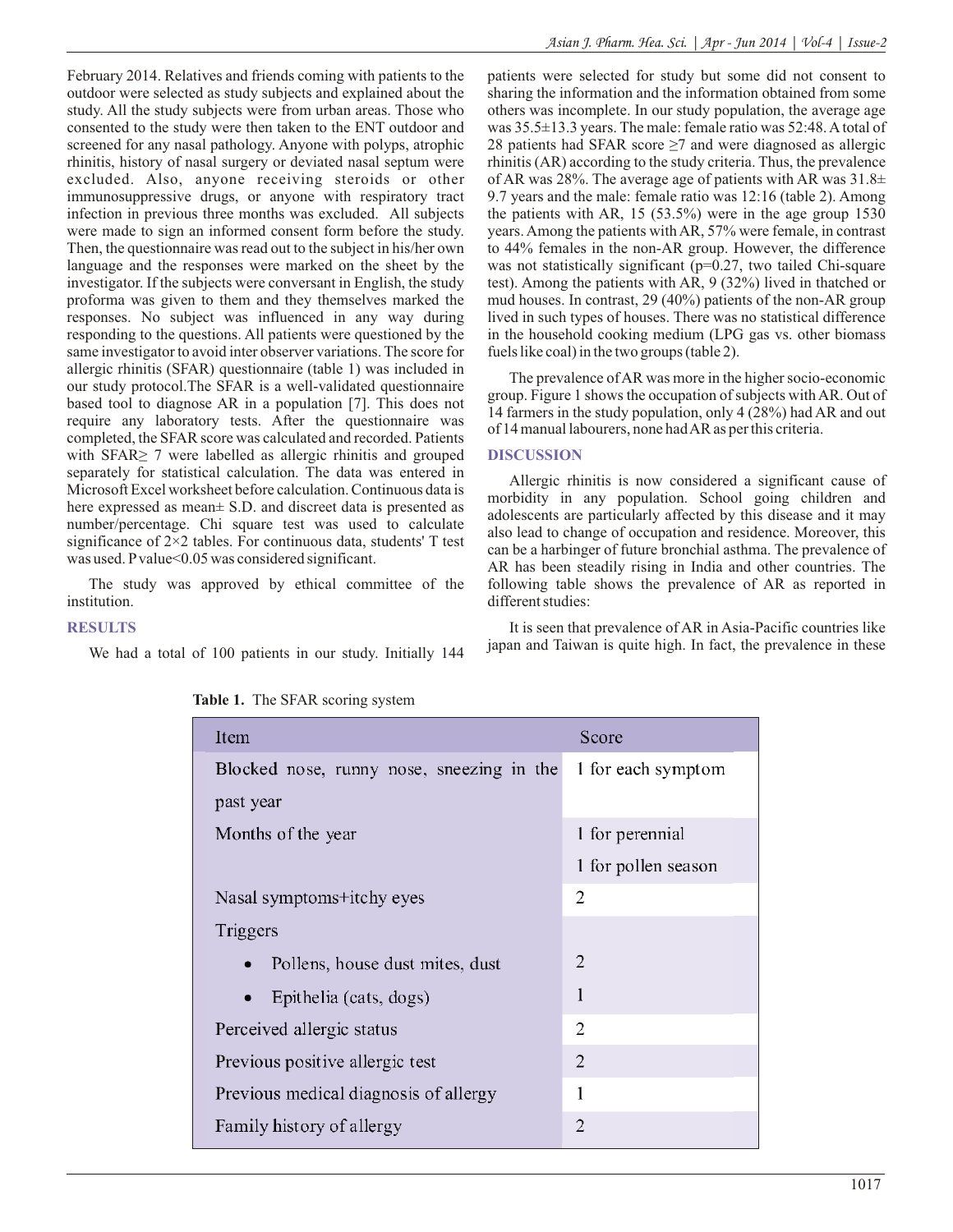| Parameter               | Patients with AR | Patients without AR | P value |
|-------------------------|------------------|---------------------|---------|
| Age (in years)          | $31.8 \pm 9.8$   | $37 \pm 14.3$       | 0.07    |
| Gender ratio M:F        | 12:16            | 40:32               | 0.27    |
| Residence<br>(concrete: | 19:9             | 43:29               | 0.49    |
| mud or straw)           |                  |                     |         |
| Cooking (gas: others)   | 17:11            | 33:39               | 0.26    |





Fig 1. Occupation of subjects with allergic rhinitis (n=28)

| Serial number | Author, date        | Country   | <b>Prevalence of AR</b> |
|---------------|---------------------|-----------|-------------------------|
| 1.            | Gaur, 2006 [5]      | India     | $10 - 13\%$             |
| 2.            | Nathan, 2008 [8]    | US A      | $11.2 - 30\%$           |
| 3.            | Sakurai, 1998 [9]   | Japan     | 25%                     |
| 4.            | AIHW, 2008 [10]     | Australia | 15%                     |
| 5.            | Hwang, 2010 [11]    | Taiwan    | 26.3%                   |
| 6.            | Pawankar, 2012 [12] | Thailand  | 50.6%                   |
| 7.<br>ナネ      | Present study       | India     | 28%                     |

| Table 3. Showing data from allergic rhinitis studies |  |  |  |
|------------------------------------------------------|--|--|--|
|                                                      |  |  |  |